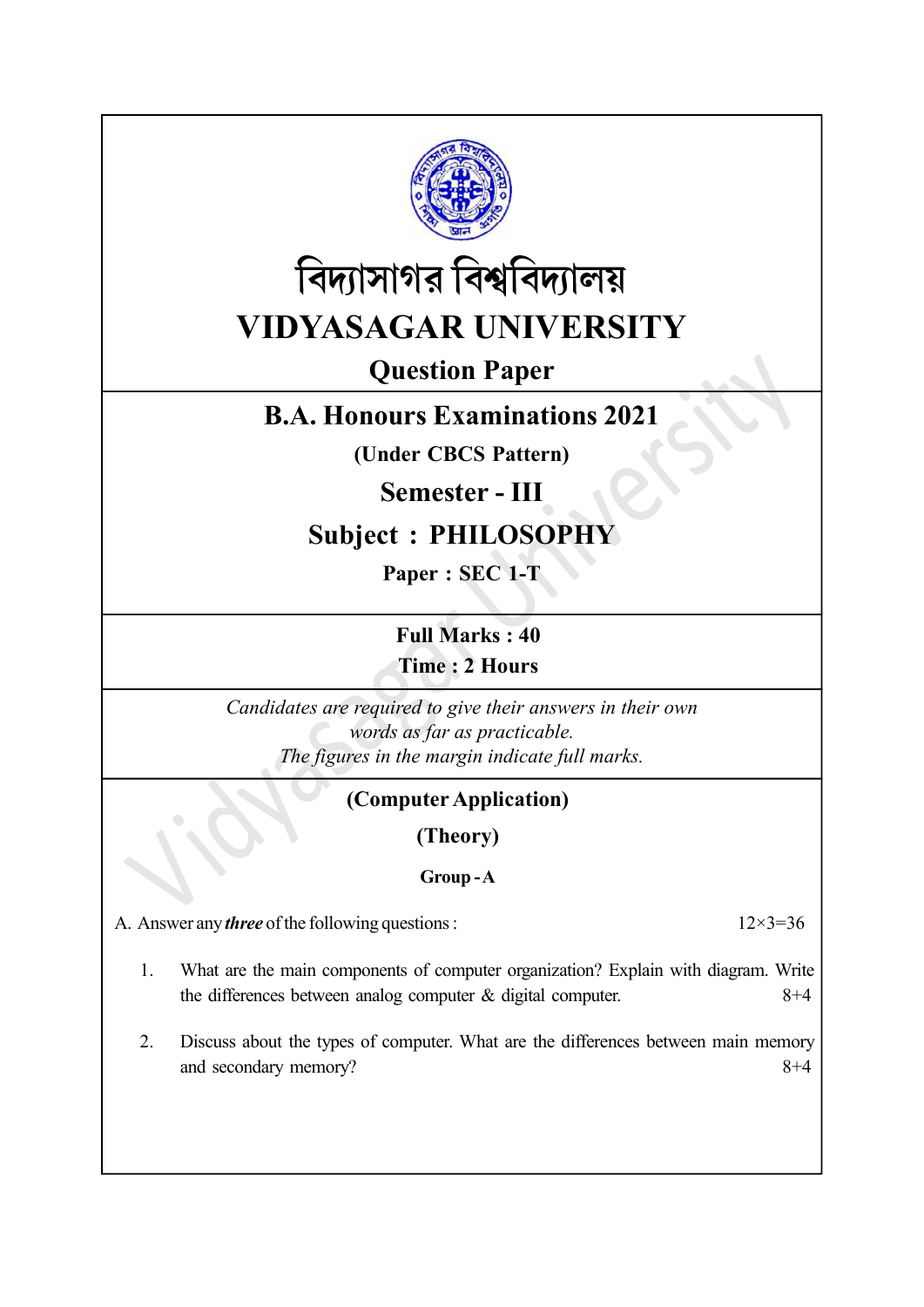- 3. Write a short note about followings :  $3 \times 4$ 
	- (i) Mouse
	- (ii) Printer
	- (iii) Hard disk
	- (iv) CD-ROM
- 4. What is E-mail? How do we write it? What is computer virus? Describe different types of computer virus?  $2+2+2+6$
- 5. How to create an MS Word document? What are the shortcut keys for copy, paste & redo? How to open MS Excel? What is cell & spreadsheet?  $2+3+3+4$
- 6. What are the different data formats in MS Excel? What are the common MS Excel formulas? What are the various types of charts? 4+4+4

#### Group - B

——————

B. Answer any *two* of the following questions :  $2 \times 2 = 4$ 

- 1. What is computer?
- 2. What is software & hardware?
- 3. What is operating system?
- 4. What is cache memory?